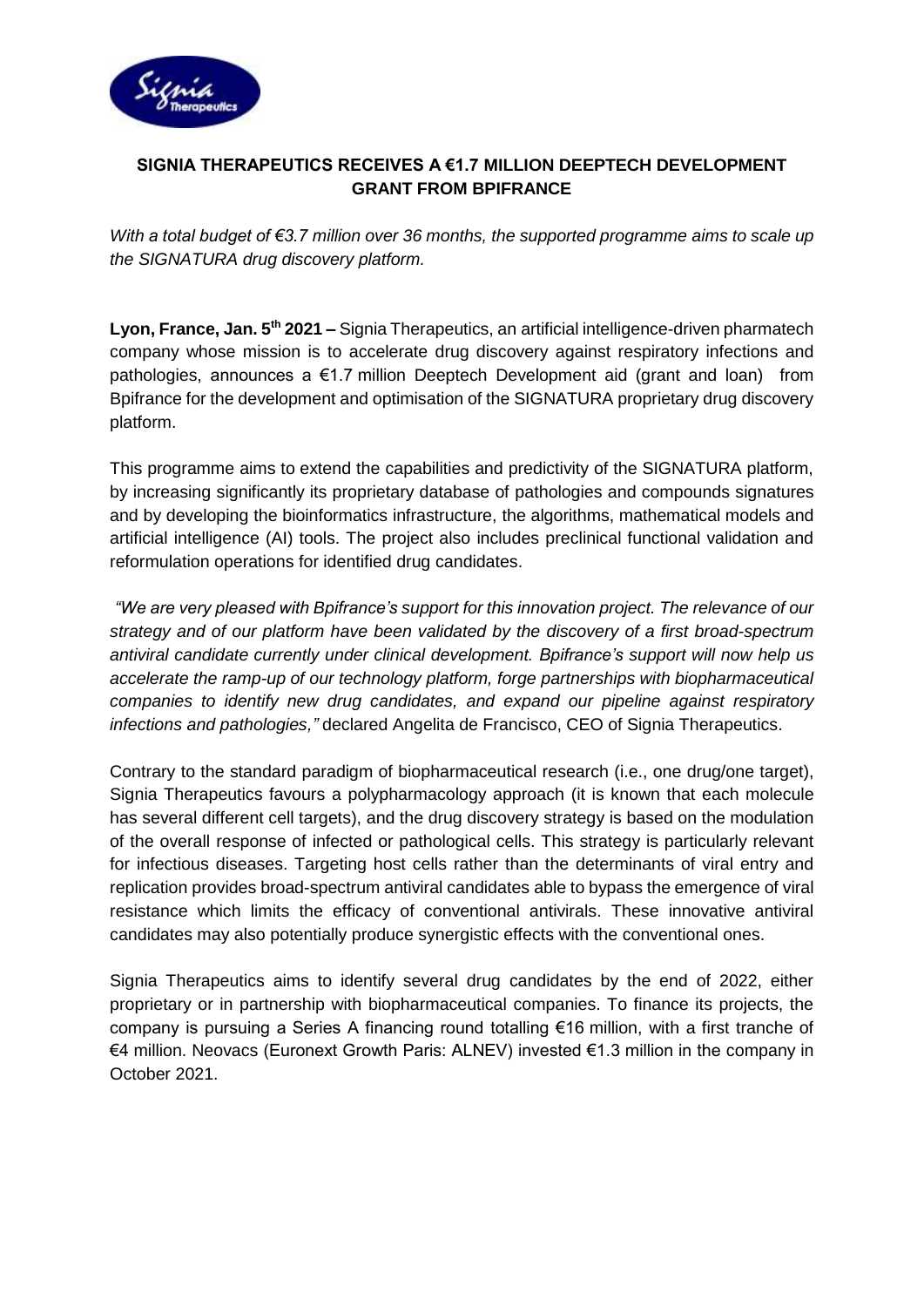

## **About Signia Therapeutics**

Signia Therapeutics' mission is to accelerate drug discovery against respiratory infections and pathologies. The company is a spin-off of Virpath laboratory (Lyon, France). Signia Therapeutics' technology platform, SIGNATURA, integrates transcriptomic analysis, artificial intelligence (AI) and highly predictive physiological models for rapid in silico screening and preclinical validation of drug candidates. The platform is operational for the research and evaluation of candidates against respiratory viral infections and is gradually being extended to other respiratory pathologies.

The Proof-of-Concept of SIGNATURA and of Signia Therapeutics' strategy has been established by delivering a novel broad-spectrum antiviral, Diltiazem, usually used as an antihypertensive agent, with a mechanism of action discovered by the founders of Signia Therapeutics. The company has received funding from the European Union's Horizon 2020 Research and Innovation SME Instrument and the European Innovation Council (EIC) Accelerator grant and from Bpifrance.

**Contact for Signia Therapeutics** Annie-Florence LOYER Head of Corporate Communications [afloyer@newcap.fr](mailto:afloyer@newcap.fr)

+33 6 88 20 35 59

**Contact for Signia Therapeutics** Annie-Florence LOYER